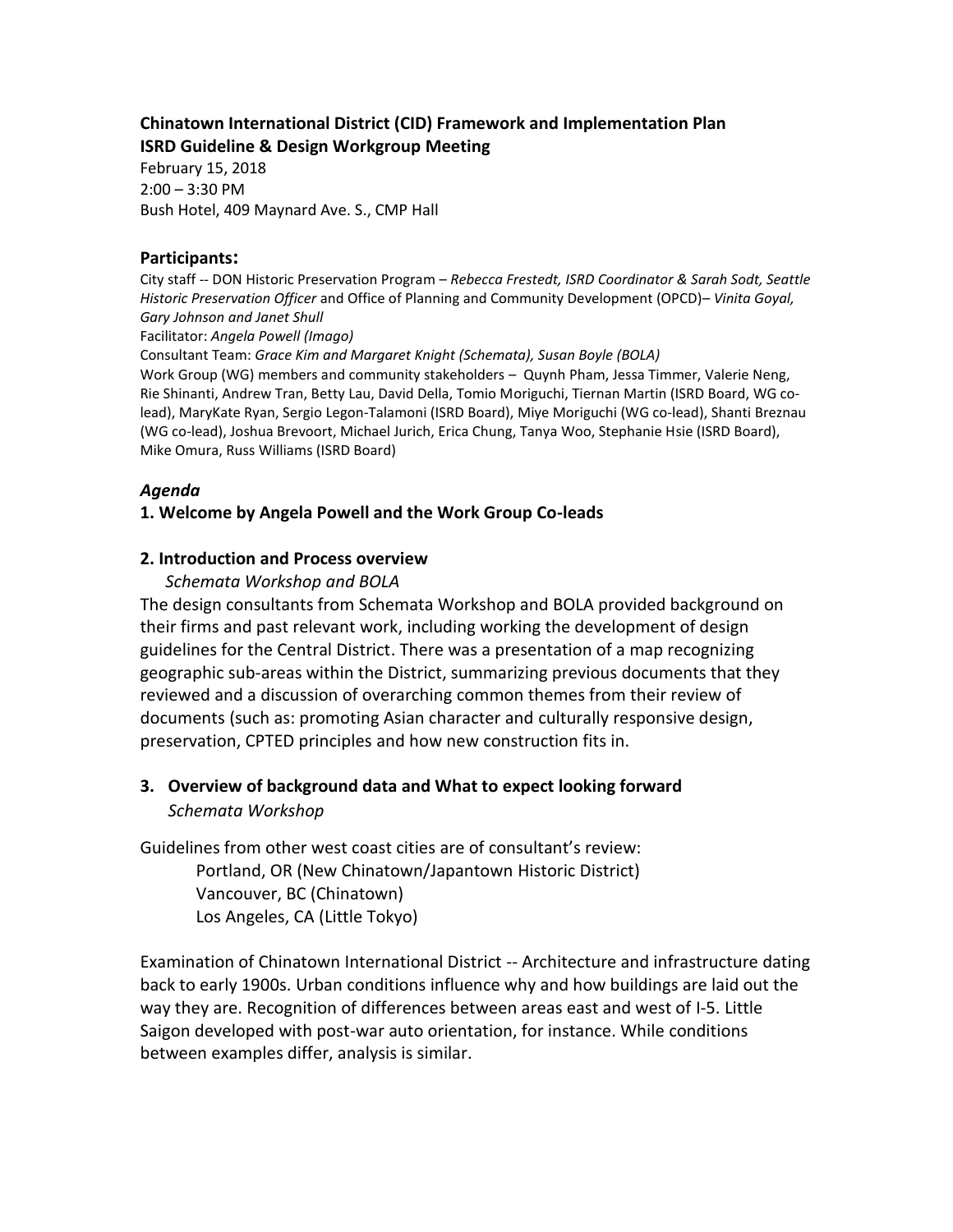Guidelines can promote welcoming places through building orientation, streetscape design, each example is specific to its context. Historical and cultural preservation extends beyond "adding flavor" to building design.

Common themes from consultants' review (from slides).

- Promoting Asian character design (through signage and other elements)
- Ensuring public spaces are designed with a welcoming and pedestrian-friendly focus
- Contextually appropriate alterations to historic buildings through adherence to the Secretary of Interiors Standards
- Feeling safe in the streets –accessibility/CPTED

Questions arising from review (from slides):

- What does Asian character design mean?
- How does new development address and incorporate Asian character?
- What is culturally responsive design? And when does it become cultural appropriation or ornamentation without meaning?
- What public spaces do the community find welcoming?
- What do new buildings in a historic/cultural neighborhood look/feel like?

How do desires of community and physical expression translate into building form?

# **4. Open discussion,** *facilitated by Angela Powell*

Overview of guidelines and ground rules, consistent with those used in the full Advisory Committee. All agreed to adhere to them.

See photos of flip charts from breakouts.

Participants' report back – The following is a summary of questions and themes raised during the report back session. Recognition that some of these are "launch pad" topics, not directly related to the design guidelines, for future discussion and deeper exploration.

- Community concern about affordable housing and retail spaces. More concern about preserving culture through diversity of housing/spaces than design.
- Consider creating an Ethnic Building District, how can urban design support and perpetuate businesses?
- How to grow local businesses when District expands?
- How to build guidelines around multiple Asian groups? What type of structure/building is functional to meet the needs of current community members in the neighborhood? How do you make them more functional?
- Function originally dictated design